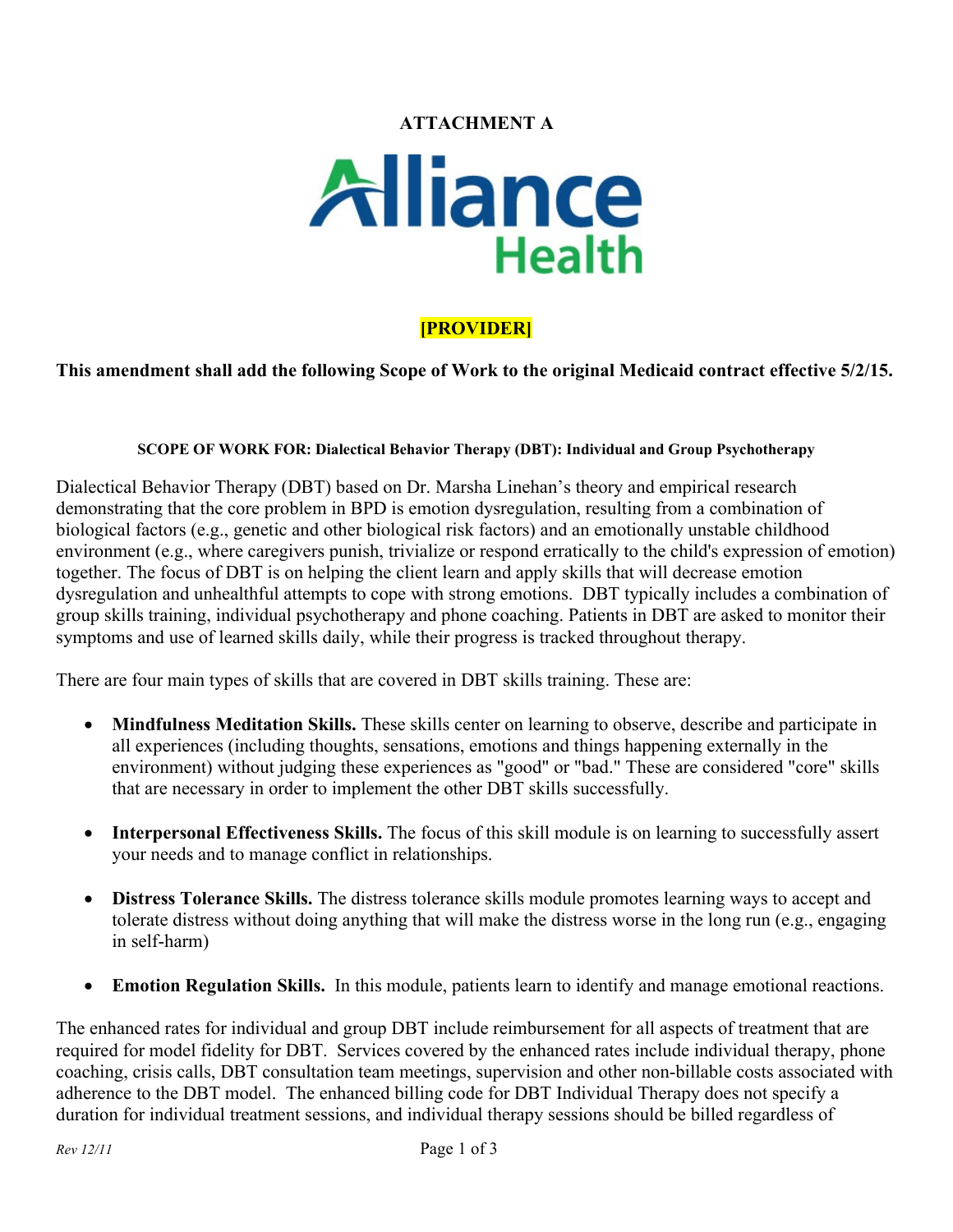duration as long as they are face to face individual therapy sessions that are provided in adherence to the DBT model. The enhanced rate for group psychotherapy includes coverage sessions that are 2 to 2-1/2 hours long and include a co-facilitator.

# **Entrance Criteria**

A. Diagnosis of Borderline Personality Disorder

OR

There is a mental health or substance use disorder diagnosis and 4 of the 9 criteria for Borderline Personality Disorder are present:

- 1. Frantic efforts to avoid real or imagined abandonment.
- 2. Pattern of unstable and intense relationships
- 3. Unstable self-image or sense of self
- 4. Display impulsivity in at least two areas that are potentially self-damaging
- 5. Display recurrent suicidal behavior, gestures, or threats, or self-mutilating behaviors
- 6. Display affective instability that is due to reactivity of mood
- 7. Troubled by chronic feelings of emptiness
- 8. Expression of inappropriate, intense anger or have difficulty controlling their anger.
- 9. During periods of stress, transient paranoid ideation or dissociative symptoms may be present. AND
- B. Risk for a higher level of care, such as hospitalization, partial hospitalization AND
- C. There is no evidence to support that alternative interventions would be equally or more effective based on North Carolina community practice standards (for example, American Psychiatric Association) as available.

#### **Service Exclusions and Limitations**

DBT enhanced Outpatient rates may not be provided in conjunction with any Medicaid, State or County funded enhanced benefit services. DBT may be provided in conjunction with Medicaid (b)(3) services.

#### **Provider Requirements:**

Effective 5/2/15, all clinicians that utilize the enhanced billing codes for DBT must have completed the first week of DBT Intensive Training through Behavioral Tech. Continued eligibility to utilize these codes is contingent upon successful completion of the intensive training in November, 2015 and verification from Behavioral Tech that the clinician has completed all required elements of the training. Other clinicians who have completed the DBT Intensive Training through Behavioral Tech outside of the Alliance-sponsored training may be eligible to bill for the enhanced DBT rate upon submission of proof of training completion. All providers are also expected to adhere to DMA Clinical Policy 8C.

# **Billing:**

The enhanced codes and rates are:

**Service:** Dialectical Behavior Therapy-Individual